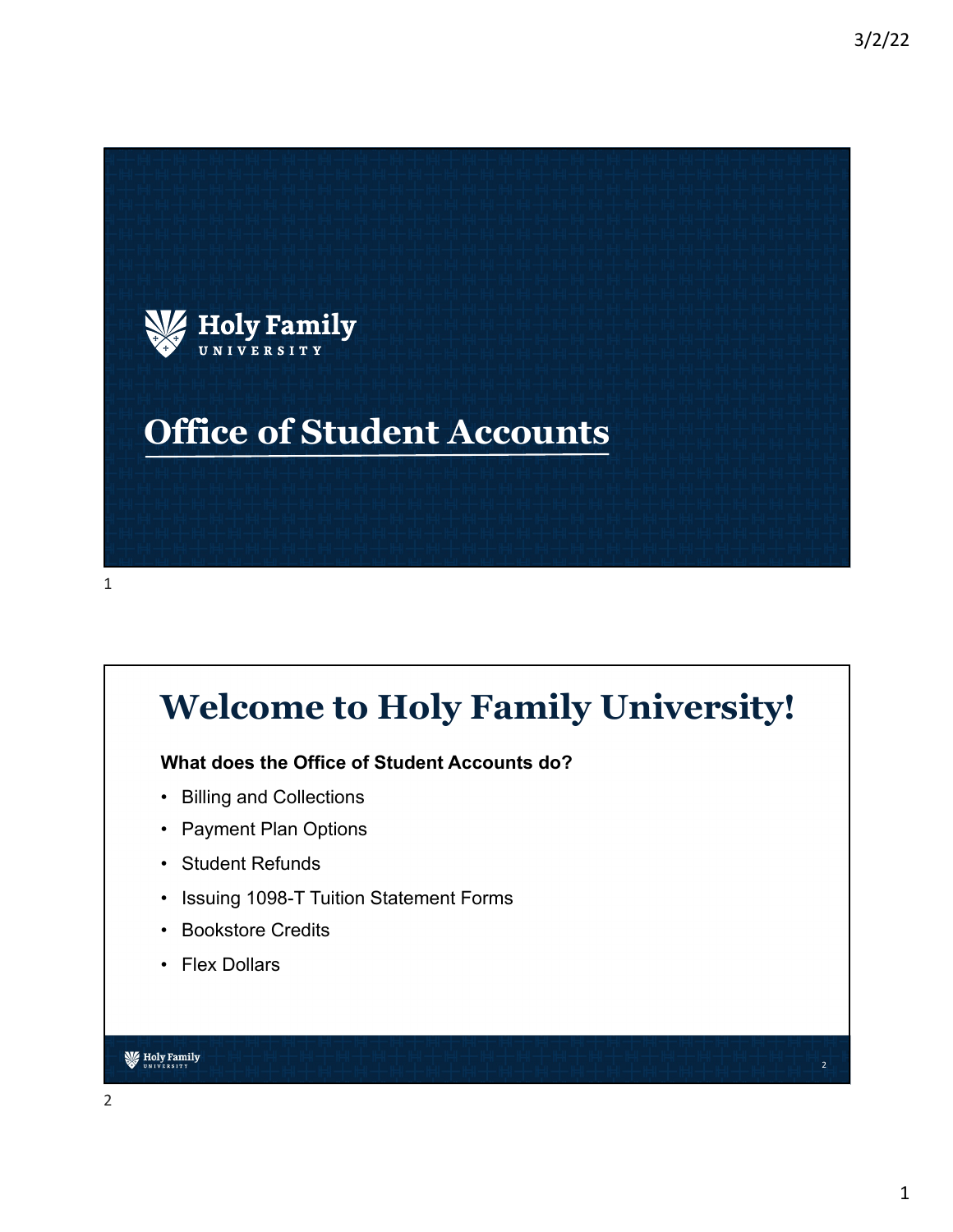# **Who Are We? Corine Williams**, Director of Student Accounts [cwilliams@ho](mailto:cwilliams@holyfamily.edu)lyfamily.edu **Eileen Mangold**, Senior Student Accounts Specialist [emangold@ho](mailto:emangold@holyfamily.edu)lyfamily.edu **Shareeta Smith**, Student Accounts Specialist [ssmith2@ho](mailto:ssmith2@holyfamily.edu)lyfamily.edu **W** Holy Family 3

#### 3

# **Billing Timelines**

#### **Fall Semester**

- Initial bill available mid-July
- Payment due by August 15th
- 2nd statement available mid-September

#### **Spring Semester**

- Initial bill available mid-November
- Payment due by December 15th
- $\cdot$  2<sup>nd</sup> statement available Late-January
- Once bills are available in Self Service, students will receive an email in their Holy Family email account
- Students are able to see up-to-date status of their accounts through Self Service 24/7
- Students will receive email reminders and phone calls in reference to past due balances prior to the next registration period

#### **W** Holy Family

4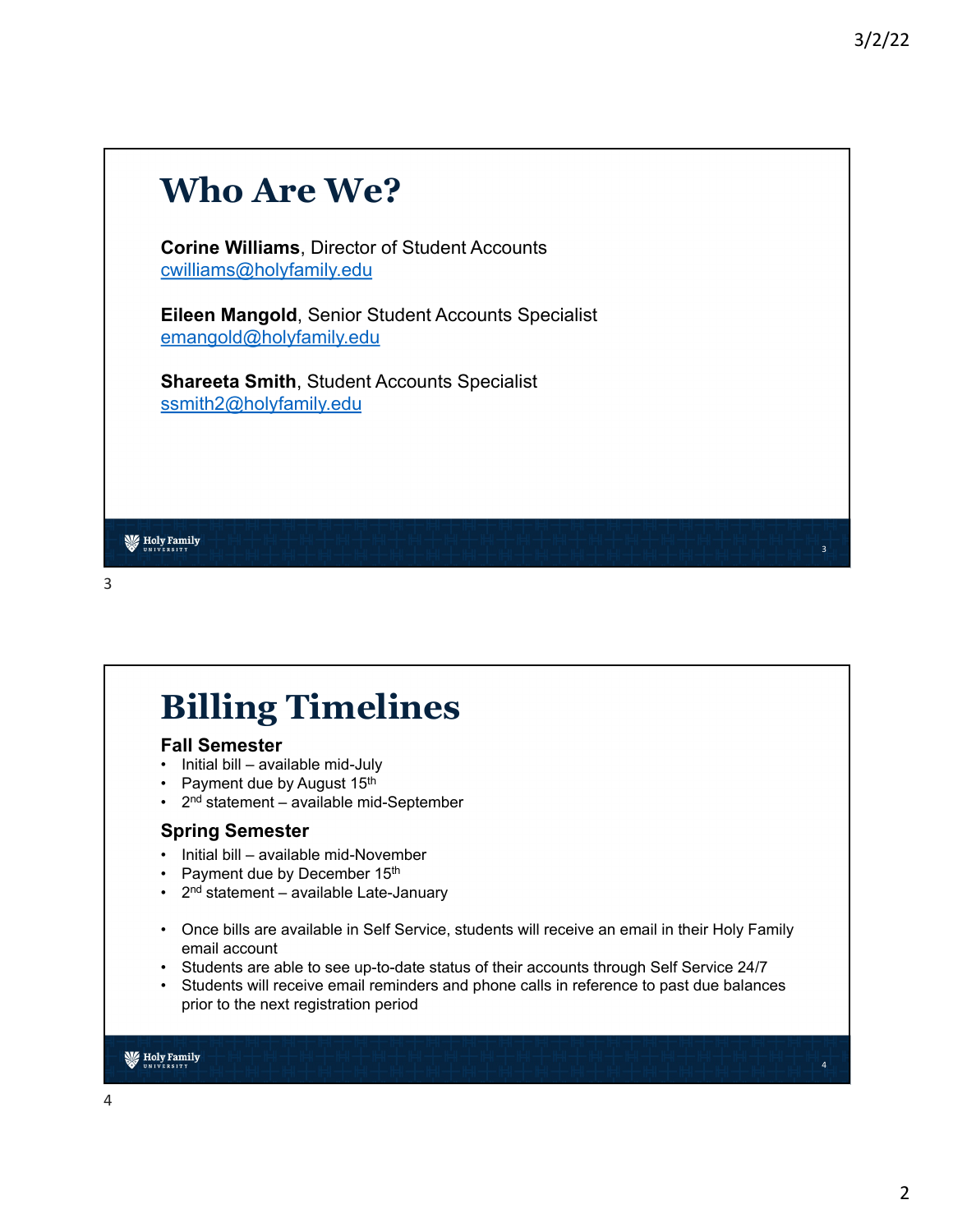5

### **Payment Methods** • Cash • Check • Cashier's Check • Money Order • Debit/Credit Card (Visa/Mastercard/AMEX/Discover)\* • E-Check\* \* All debit/credit cards have a 2.75% convenience fee \*\* E-Check only through our Self Service **W** Holy Family 5

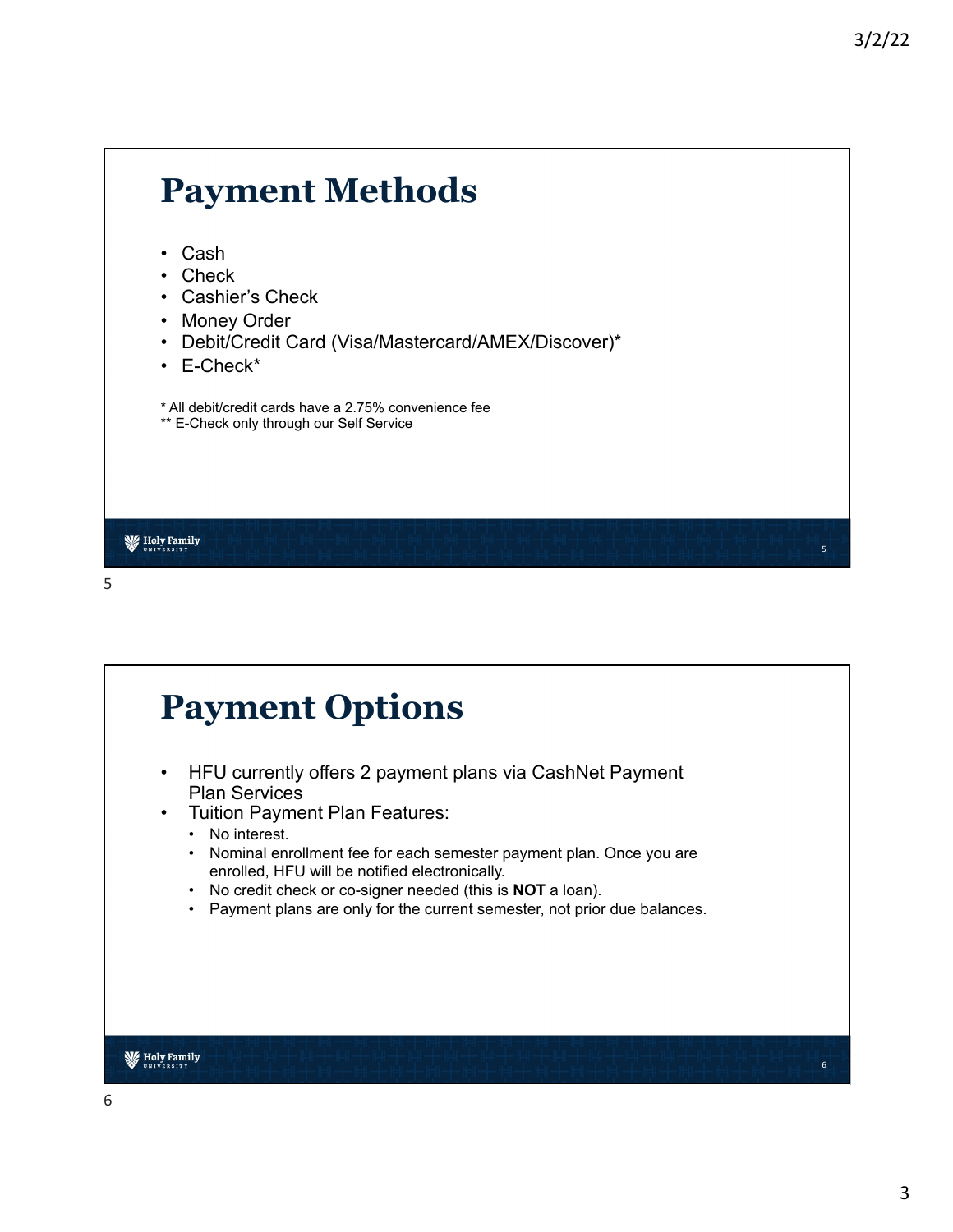7

### **Payment Options**

#### **Payment Plan 1:**

- Full-Time Undergraduate 5-Month Payment Plan
- For full-time undergraduate students (12 credits or more a semester)
- 5 month, single semester payment plan beginning on July 1 for the Fall semester or November 1 for the Spring semester
- There is a \$35 fee due at the time of registration for either plan
- Payment Plans are created via the **Student Self Service Portal**

#### **Payment Plan 2:**

- 4-month Payment Plan (Other than Full-Time Undergraduate)
- 4 month, single semester payment plan beginning on August 1 for the Fall semester or January 1 for the Spring semester
- There is a \$35 fee due at the time of registration for each of the plans
- Payment Plans are created via the **Student Self Service Portal**

#### **W** Holy Family

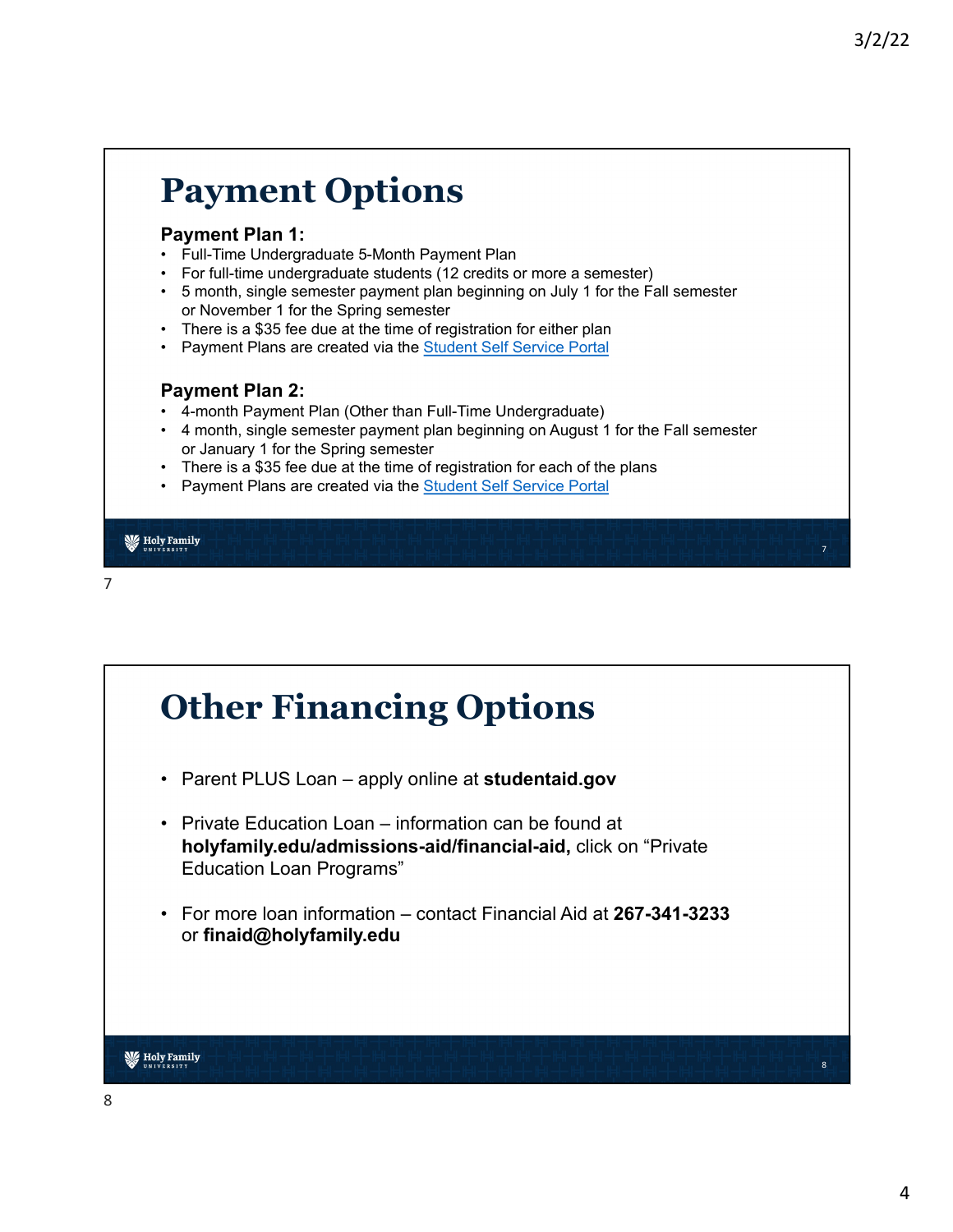